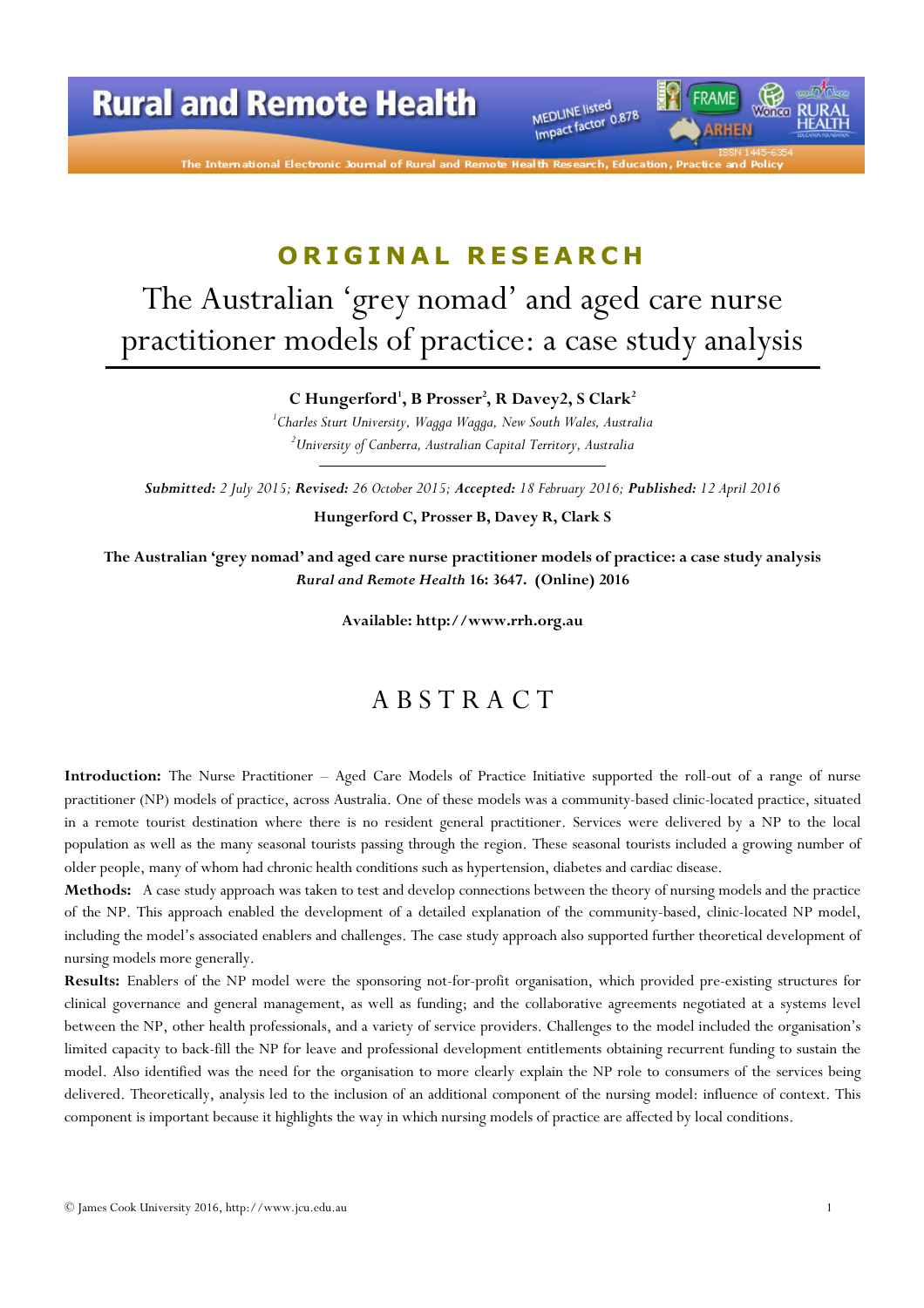The International Electronic Journal of Rural and Remote Health Research, Education Practice and Policy

Conclusions: The community-based, clinic-located NP model of practice described in this article provides a rigorous exemplar for other organisations providing similar services in remote, rural or other suitable locations.

Key words: Australia, grey nomad, health services for the aged, nurse practitioner, nursing model, primary health care.

# Introduction

This article describes a nurse practitioner (NP) model of practice, established to meet the primary healthcare needs of the residents of a remote tourist destination in Australia and the seasonal visitors to the region. As a nation, Australia offers universal health coverage to all citizens and permanent residents, regardless of location. This presents a number of challenges for health service providers located in remote areas where sparse resident populations experience large seasonal influxes of tourists  $\{1, 2\}$ . A particular focus of this article is the health needs of one group of tourists: the increasing number of retirees who are taking to the roads in caravans or motor-homes to visit popular tourist sites<sup>1,2</sup>. These 'grey nomads', as they are colloquially known, often have chronic health conditions, including hypertension, diabetes and cardiac disease, and seek out health care on their travels<sup>2</sup>. Many remote communities do not have the services or capacity to provide the health care required by this group of older people. The community-based, clinic-located NP model of practice provides an innovative means of overcoming the challenges of providing comprehensive health care in remote locations and meeting the diverse health needs of the grey nomads.

### **Background**

As with other Western nations across the globe, the population of Australia is ageing: more than 14% of a population of some 23 million are aged 65 years or older, with this proportion projected to increase to 21–23% by 2041<sup>3</sup> . One reason for this demographic is the increased life expectancy of Australians, the result of improved living conditions and the advances made in health promotion, illness prevention and treatment options over the past hundred or more years<sup>4,5</sup>. A second reason for this demographic is the

ageing of the 'baby boomers'<sup>6</sup>, the generation born after the Second World War, when there was a sharp increase in the birth rate.

Not all older Australians are grey nomads – indeed, the evidence suggests that only 2% of Australia's population spend any length of time touring the continent<sup>7</sup>. Even so, there is evidence to suggest that older people are taking more than 200 000 caravanning trips for 6 weeks or longer each year, with approximately 70 000–80 000 caravans or motorhomes touring the country at any one time<sup>1</sup>. Reasons for this trend include, but are not limited to, the relative wealth of older Australians, with approximately 25% of Australia's disposable income and 40% of its current wealth held by people aged 55 years or older<sup>5,8</sup>. Such wealth has led some grey nomads to make the decision to minimise cash savings by purchasing a caravan or motor-home, thereby maximising eligibility for government benefits<sup>7</sup>.

In addition to the possible advantages achieved from the purchase of a caravan or motor-home and subsequent travel around Australia, benefits for older people include the purpose or meaning in life created from travelling postretirement<sup>9,10</sup>. Grey nomads describe taking part in social and sporting activities with other travellers, and forming friendships and social networks that are supportive and longlasting during the journeying and sojourning phases of their travel<sup>9</sup>. Grey nomads report that their travels have motivated them to learn to use online technologies, to maintain contact with family and friends while travelling and to support their search for the best places to stay while on the road<sup>9,11</sup>.

Other benefits include those generated for the communities through which the grey nomads travel, such as the economic boost created when the older people spend money on food, clothes,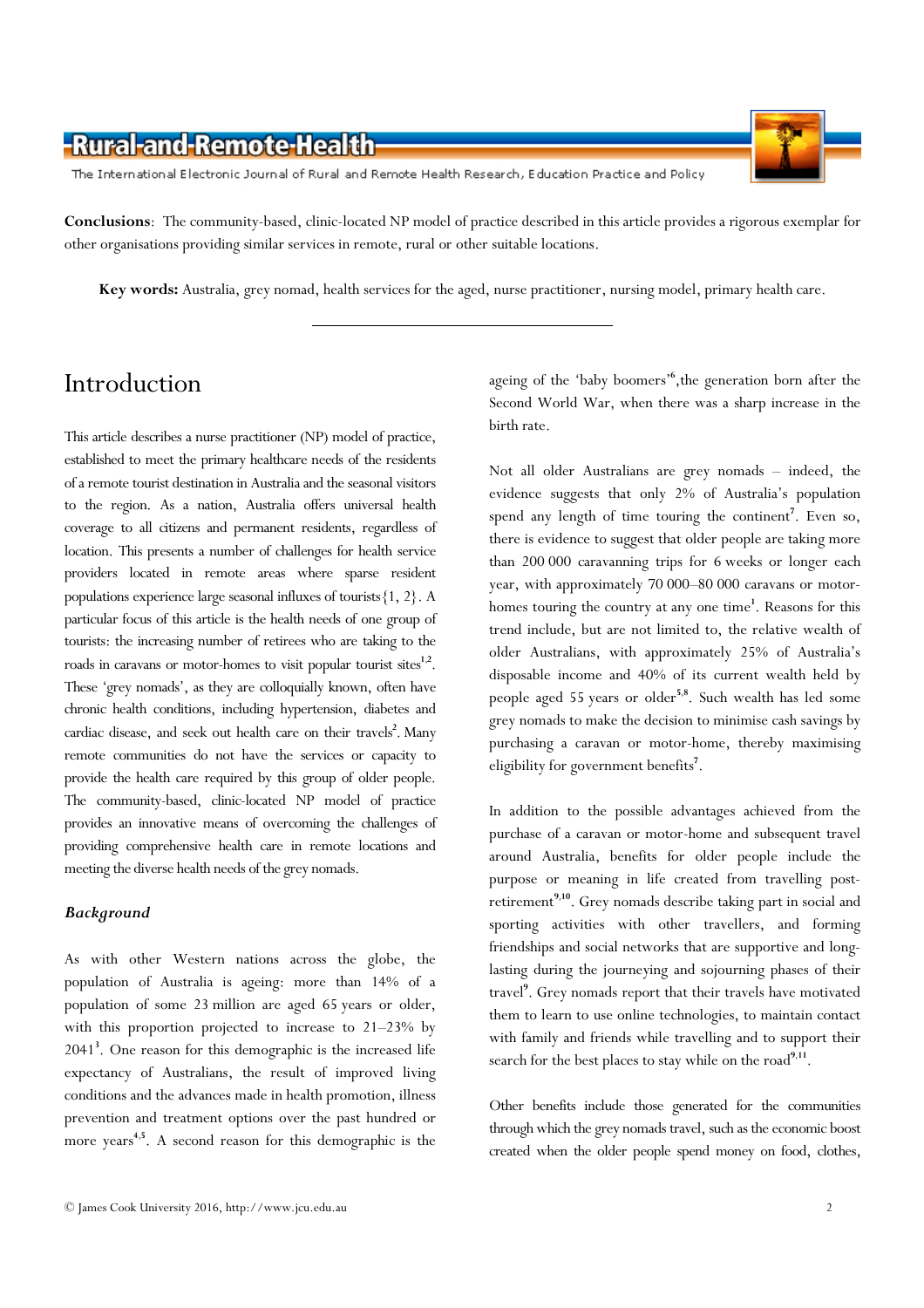The International Electronic Journal of Rural and Remote Health Research, Education Practice and Policy

fuel, and other items to support their daily activities of living during the course of their journey<sup>5,11,12</sup>. Indeed, the 'tourist dollar' is becoming increasingly important to the economies of remote communities; for example, some \$228 million is generated annually by tourists who visit the Kimberley region of in northwestern Australia<sup>13</sup>. Tourism, then, is supporting the sustainability of some remote communities.

While many grey nomads fit the popular, perhaps stereotypical image of 'cashed-up' retirees who travel around Australia while they are still healthy enough to enjoy the lifestyle, not all grey nomads contribute to the wealth of the communities they visit. For example, some commentators argue that the economic benefits reaped from older tourists visiting small towns and communities may not cover the cost of the services they consume <sup>11</sup>. This is because many grey nomads prefer to cook their own meals rather than dine out in the towns they visit, and to camp overnight on the side of the road rather than pay to stay in a caravan park or motel $14,15$ . On the other hand, there is an expectation on the part of the many grey nomads that the services they need, including health services, will be available as required, regardless of location or capacity of the local communities to provide these health services<sup>11</sup>. This generates a number of challenges for health services providers with the brief to meet the health needs and preferences of all consumers who present to them for help.

### The health profile of grey nomads

The demographics of grey nomads are not representative of all older Australians, with most grey nomads being white Anglo-Australians in their early to mid-60s and in heterosexual relationships (with the woman younger than the man)<sup>16</sup>. Generally speaking, the health profile of grey nomads is similar to that of the wider population of Australians aged 65 years or older, and includes high rates of chronic disease and medication use <sup>17</sup>. For example, in the 2007–08 National Health Survey, almost all Australians aged 65 years and older reported at least one longterm health condition, with more than 80% of people in this age group reporting three or more long-term conditions, including hypertension, diabetes and cardiac problems<sup>18</sup>. While such conditions do not necessarily preclude travel<sup>5</sup>, questions about their management and the appropriateness of services delivered by health professionals in remote destinations should be raised by the older person who is travelling for long periods.

These issues are highlighted by findings of a case study of the Kimberley region<sup>17</sup>. Each year, approximately  $265\,000$  tourists visit this region, thereby increasing the population more than sixfold, with those aged 65 years or more representing approximately 13% of all visitors<sup>17</sup>. Some 260 travellers, aged 50 years or more and staying in motor-homes or tents at Fitzroy Crossing, were surveyed in 2005, with 68% identified with chronic diseases, hypertension the most prevalent. The majority of participants (61.9%) were taking regular medications, of which only half were carrying enough to last them the duration of the trip. As few as 9% had a health summary from their usual general practitioner (GP), and 39.2% were not adequately vaccinated according to recommendations made by the Australian National Health and Medical Research Council. The researchers went on to conduct telephone interviews of medical practitioners in the Kimberley region who provided primary health care to residents and travellers, and nurses who delivered services from remote clinics with no resident medical practitioner<sup>17</sup>. Of the 40 medical practitioners and 24 nurses interviewed, 95% indicated that it would be helpful if the grey nomads carried a health summary that included an active problem list, and past history of health conditions, current medications and allergies.

Findings from the Kimberley study raised a number of questions about how best to meet the health needs of the grey nomads: for example, how can health service organisations in rural and remote Australia rise to the challenges presented by the grey nomad phenomenon? In the light of the difficulties that continue to be experienced by health service organisations to attract health personnel, particularly medical practitioners, to work in rural and remote Australia<sup>19</sup>, what new or innovative models of health care can be developed to meet the health needs of this older group of people?

### Aged-care nurse practitioner models of practice

An NP in Australia is a registered nurse with at least 5 years practice as an advanced clinician, an accredited Master's level

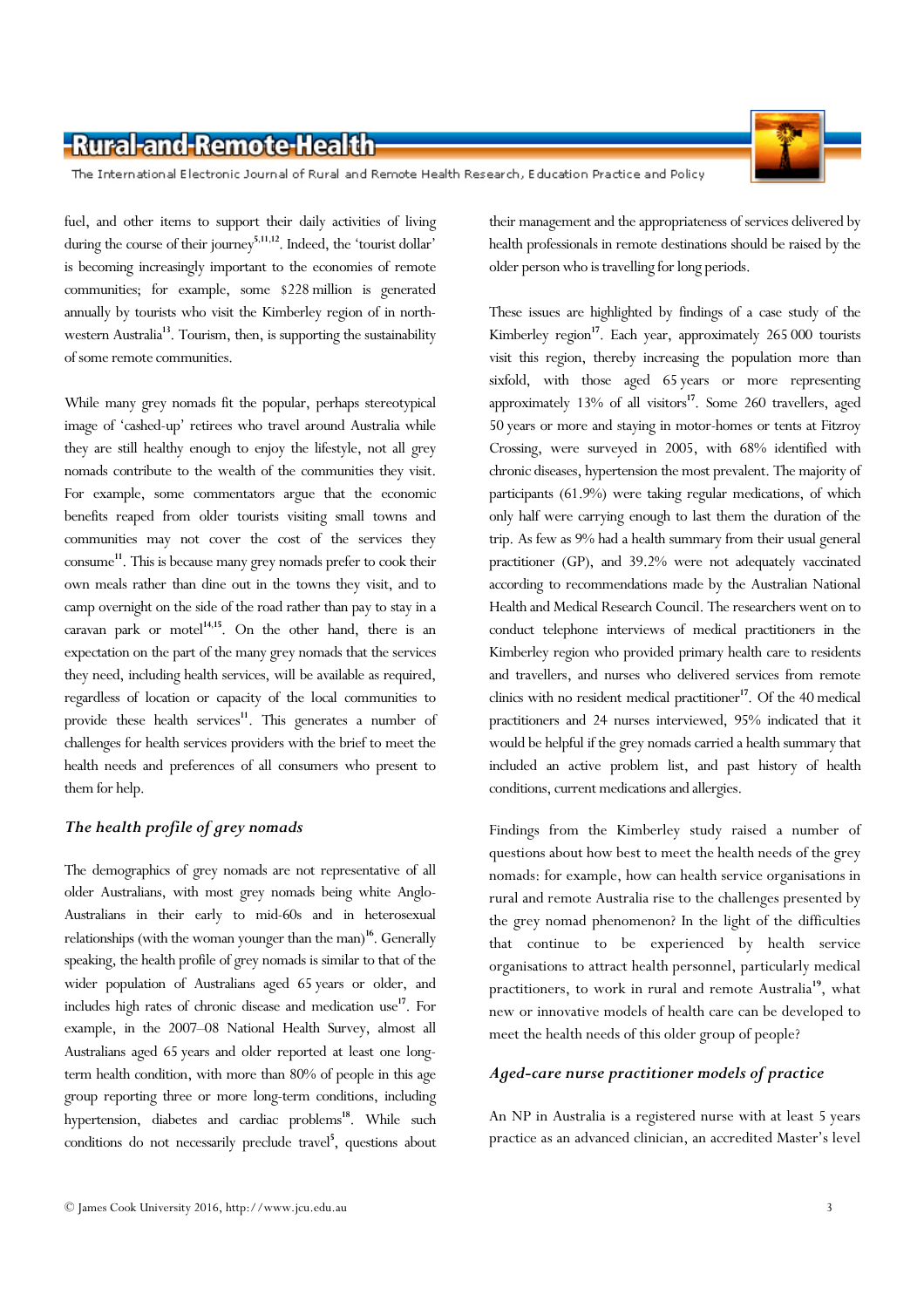

The International Electronic Journal of Rural and Remote Health Research, Education Practice and Policy

education, and endorsement by the Nursing and Midwifery Board of Australia to practice autonomously in expanded and extended clinical roles<sup>20,21</sup>. The practice of the NP includes conducting complex and comprehensive health assessments, delivering a range of interventions and coordinating care; prescribing, titrating and/or ceasing medicines; ordering diagnostic investigations; and directly referring patients to other health professionals $^{22}$ . Another significant component of the work of NPs is their close working relationship with medical practitioners, allied health professionals and other members of the multidisciplinary health team to ensure optimal communication between all stakeholders<sup>23</sup>.

To help address the health issues arising from the ageing demographic of the nation's population, the Australian Government provided \$18.7 million in 2011 to establish a 4 year initiative, the Nurse Practitioner – Aged Care Models of Practice Initiative (NP Initiative)<sup>5</sup>. The first aim of the NP Initiative was to support the development of effective, sustainable and economically viable aged-care NP models of practice across Australia; the second aim was to facilitate the growth of the aged-care NP workforce; the third aim was to improve access for older people to primary health care for consumers of residential and community aged care services $24$ . With the role of the NP in Australia still in its infancy when compared to, for example, that of the  $USA^{25}$ , the NP Initiative was viewed as an important means for supporting the trajectory of the development of the NP role in the agedcare sector. This is because the NP Initiative enabled the implementation of 29 NP models of practice across remote, rural, urban and metropolitan locations in each of the Australian states and territories.

Funds were also provided by the Australian Government for a large-scale evaluation (NP Evaluation) of the effectiveness of the participating models<sup>26</sup>. Aims of the NP Evaluation included comparing each of the aged care models to the aims of the NP Initiative – assessing resource requirements and costs; analysing the effectiveness of each model; exploring the experiences of consumers/patients and providers of the delivery of the models; assessing viability and sustainability of NP models; and evaluating impact on quality of care and health outcomes<sup>24</sup>. This article

supports achievement of the first aim of the evaluation, which compared each of the aged care models with the aims of the NP Initiative. Based on the premise that such comparisons cannot be undertaken until the models themselves are explained, the article provides a comprehensive description of a community-based clinic-located NP model, with consideration given to the connections between this particular model of practice and theoretical composition of nursing models more generally. Findings are also used to further support theoretical development of the theory related to models of practice and/or health care.

Models of practice defined: Clearly delineated models of practice in the healthcare arena provide a purposeful framework – including a theoretical basis, standards, evidence-based practices, key performance indicators and measurable outcomes – to guide the work of health professionals<sup>27</sup>. Specifically, nursing models of practice, which are a type of healthcare model, are used to manage or organise nursing teams, including the way(s) in which nurses work, together with the resources they utilise as part of this work, and thereby meet the health needs and preferences of the consumer $^{28,29}$ .

Nursing models of care must be flexible enough to allow for adaptation across a range of settings, and rigorous enough to demonstrate a number of key components, including a welldefined theoretical framework; principles to support clinical governance; a strategy to guide implementation and ongoing operation; together with a clear plan for review, evaluation and continuous improvement of the model<sup>30</sup>. There are a number of benefits to nurses implementing well-articulated, rigorous models of practice. The first of these benefits includes the development of more proactive and less reactive approaches for nurses to their work<sup>31</sup>. The second of the benefits is the higher personal value placed on their work by nurses, when they work within such models<sup>31</sup>. Third, clearly delineated nursing models lead to raised awareness for other members of the multidisciplinary team in relation to the work or practice of nurses, giving rise to reduced interdisciplinary conflict, an improved and common understanding of the anticipated outcomes of the work of the nurses, and enhanced continuity of the care provided by the multidisciplinary health team<sup>32,33</sup>.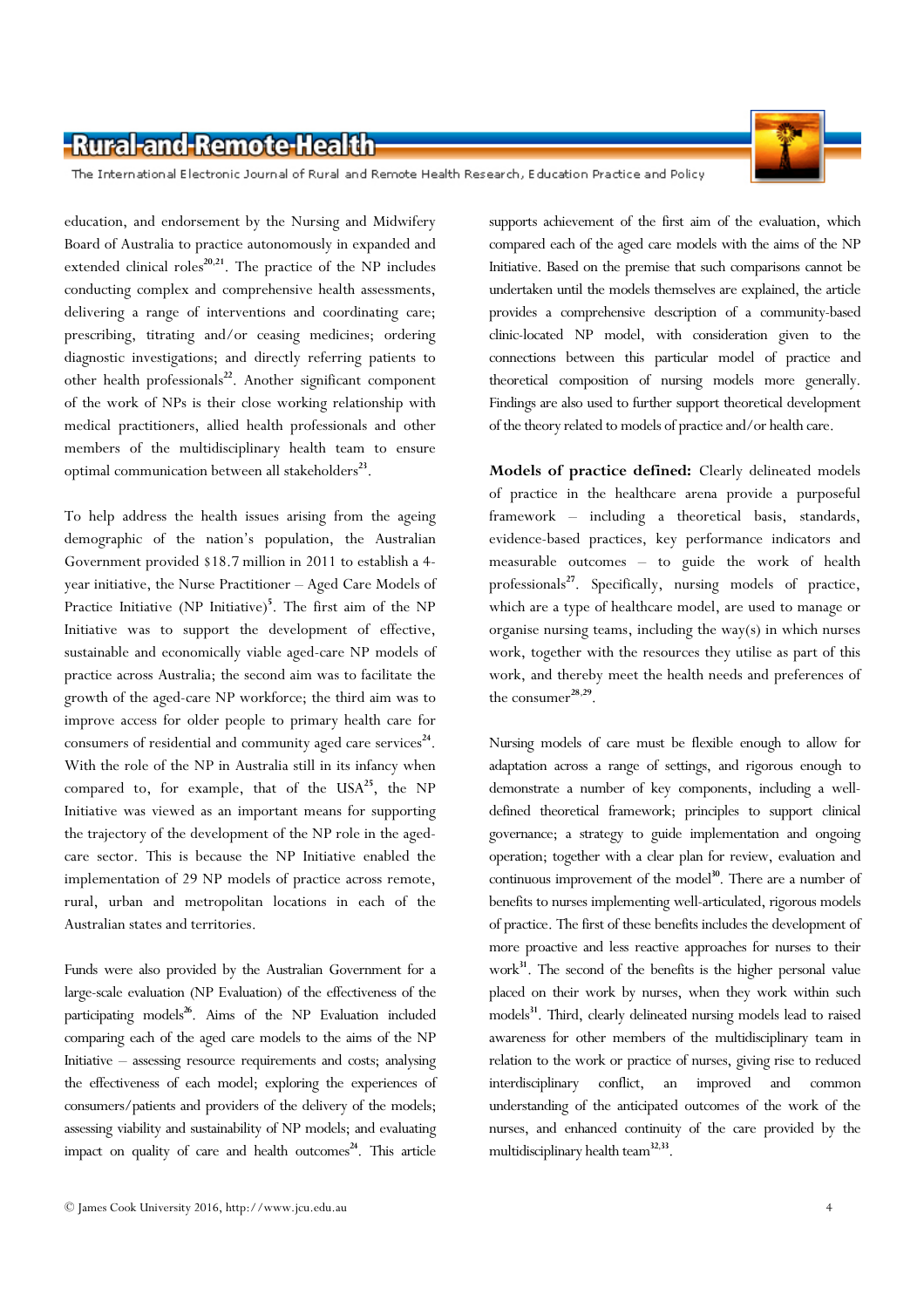The International Electronic Journal of Rural and Remote Health Research, Education Practice and Policy

The NP Initiative enabled the development and evaluation of nursing models specific to the NP, as well as supporting the development of the NP role in the aged-care sector. Subsequent sections of this article explicate the key components of the community-based, clinic-located NP model developed to meet the health needs of a remote community with no resident GP, as well as the health needs of grey nomads passing through that remote community.

# Methods

The NP Evaluation was a complex, large-scale, national study, conducted using a multi-methods approach that comprised three different strands: quantitative, qualitative and case study. To obtain the detailed and comprehensive range of findings that are required to explain the 'real life' nature of the NP models of practice, results from each of these strands were considered separately as well as together through a process of triangulation. Explanations of the quantitative and qualitative components of this large-scale study can be found in related articles<sup>24,34</sup>. This article forms one part of the findings generated through the case study component of the evaluation.

### Case study design

Case study designs enable the in-depth investigation of a 'case' – a person, organisation or phenomenon, or a group of persons, organisations or other phenomena<sup>35,36</sup>. Located within a social constructionist paradigm, a strength of the case study design is its flexibility and pragmatism – case studies provide the framework to support the systematic nature of an investigation, while at the same time supporting the flexibility necessary when collecting data from multiple sources in authentic, complex and/or 'real life' contexts<sup>37</sup>. Indeed, case study analyses are often used to investigate phenomena that are too complex for survey, experimental or humanist designs<sup>36</sup>.

An important focus of case study analyses is the context of the case, including the way in which that context influences the phenomenon under investigation<sup>38</sup>. This suggests why the

case study research design is particularly well suited to the examination of the processes and outcomes of healthcare organisations, where data can be obtained from a range of sources and perspectives, and synthesised to develop an explanation of what is occurring<sup>39,40</sup>. Consideration can also be given to the way in which the case is affected by its context, and what the case adds to the theory by which it is examined<sup>36</sup>.

The case study design has a number of weaknesses. Perhaps the main weakness is that findings have limited generalisability – this is because the findings relate to the particular phenomenon under investigation, as it occurs within the specific case study context<sup>40</sup>. Findings are nevertheless transferable to other, similar contexts – the principles derived from a case study investigation can be taken and tested in other contexts, with findings used to develop related theory<sup>35</sup>.

Reasons for choosing a case study design for this investigation: The case study design was chosen to examine the community-based, clinic-located NP model of practice because of the inherent complexity of this 'case'. With regard to the NP Evaluation, meeting the aims of the study required development of clearly explicated examples of NP models of practice, for utilisation by other NPs as well as health service organisations<sup>24</sup>. Specifically, the NP Evaluation involved analysis of 29 NP models that were established in remote, rural, urban and metropolitan locations across Australia. These 29 models fall into five main categories: NPs working in residential aged-care facilities (10 different sites), NPs working in GP business settings (five different sites), NPs working in community-based clinics (four different sites), NPs working as sole traders (four different sites) and NPs working in state-sponsored roles (six different sites). The focus of this article is the NP model utilised in a community-based clinic, with the clinic that is described located in a remote but popular tourist destination in Australia.

Data collection for case study strand of NP Evaluation: Data for the case study strand of the research



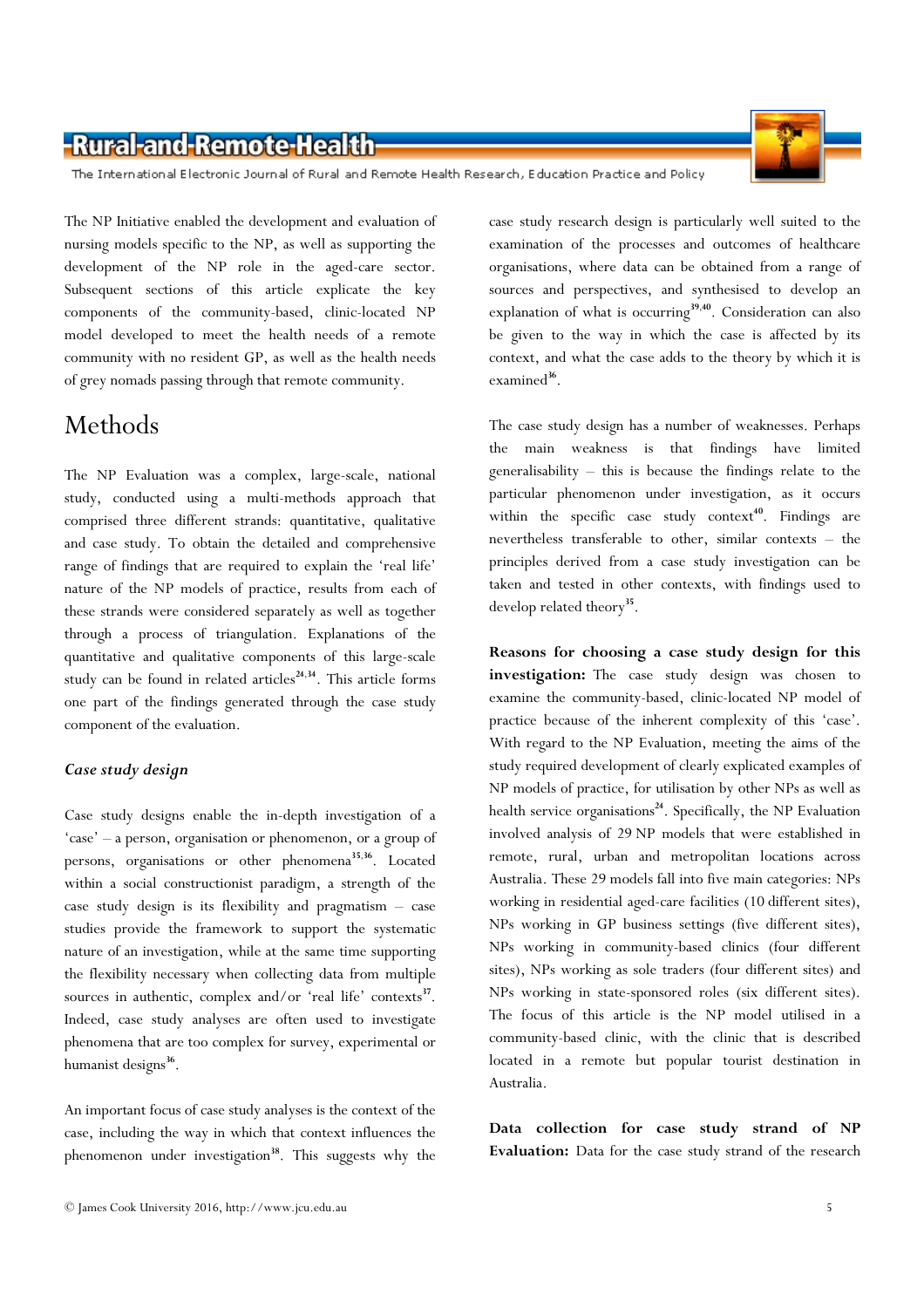The International Electronic Journal of Rural and Remote Health Research, Education Practice and Policy

were collected from a range of sources. These sources included comprehensive descriptions of the NP models, synthesised from observational notes developed by researchers during thorough inspections of the sites, as well as information derived from the in-depth interviews of NPs, managers, medical practitioners and allied health workers, undertaken as part of the qualitative component of the evaluation. As already explained, these data were then examined in light of the theoretical components of nursing models of practice more generally, with comprehensive descriptions of each of these components developed to align with the overall and defining framework or structure.

### Ethics approval

NP Evaluation as a whole – that is, all three strands of the research – received approval from the human research ethics committee of the home institution (University of Canberra HREC 11-149), together with some 20 other human research ethics committees across Australia. In addition, full support for the independent evaluation was provided by directors, managers and/or governance committees of the participating organisations. All participants – NPs, managers, associated medical practitioners, consumers/patients and carers – were volunteers, recruited by way of flyer promotion, email advertisement and/or word of mouth. Information about the study, including a description of its aims and objectives, and clarification regarding each person's right to withdraw after making the decision to participate, was also provided to each potential participant. Prior to participation, written consent was given by each participant.

### Results

To reiterate, findings reported in this article relate to a community-based, clinic-located NP model of practice, established in a remote tourist destination where there is no resident GP. Prior to implementation of this project, health services in this location were delivered by a remote area nurse (RAN). However, the RAN model was limited by the scope of practice of the RAN, which is not as extensive as

that of the NP. For example, the NP is endorsed to work autonomously to order diagnostic tests, prescribe or titrate medicines, and make referrals to specialist medical practitioners. Implementation of the community-based, clinic-located NP model in this region, then, provided residents and tourists alike with a higher level of and more comprehensive approach to the delivery of health care, thereby reducing the potential need for consumers to travel long distances to consult a GP.

For this case study analysis, data was initially used to develop a narrative description of the location and role of the NP (Box 1). This narrative description provided a first step to the process of distilling the information required to define the community-based, clinic-located NP model.

The data were then analysed and synthesised in light of the theoretical components of nursing models of practice – in this case, those identified by Hungerford<sup>30</sup>. Synthesis of the details of these theoretical components included the use of four major headings, with these headings used to guide categorisation of the data: 'Theoretical, legislative and ethical framework', 'Governance', 'Implementation and operationalization', and 'Evaluation and/or review'. With regard to 'Governance', a number of subheadings were likewise derived from the findings: 'Implementation strategy', 'Ongoing governance', 'Management' and 'Formal communication strategy'. For the heading 'Implementation and operationalization', the subheadings were 'Influence of context', 'Needs and preferences of target population', 'Work of the NP', and 'Ongoing education about the NP model of practice'. Finally, under the heading 'Evaluation and/or review', the subheadings were 'Evaluation' and 'Ongoing review'. It is important to highlight the addition of 'Influence of context' as a component of a model of nursing. The inclusion of this component, in addition to those previously identified<sup>30</sup> is justified in subsequent paragraphs and also the discussion section of this article.

An outline of each of the components of the NP model are provided in Table 1. Of particular note is the theoretical framework of the NP model, which privileges the concepts of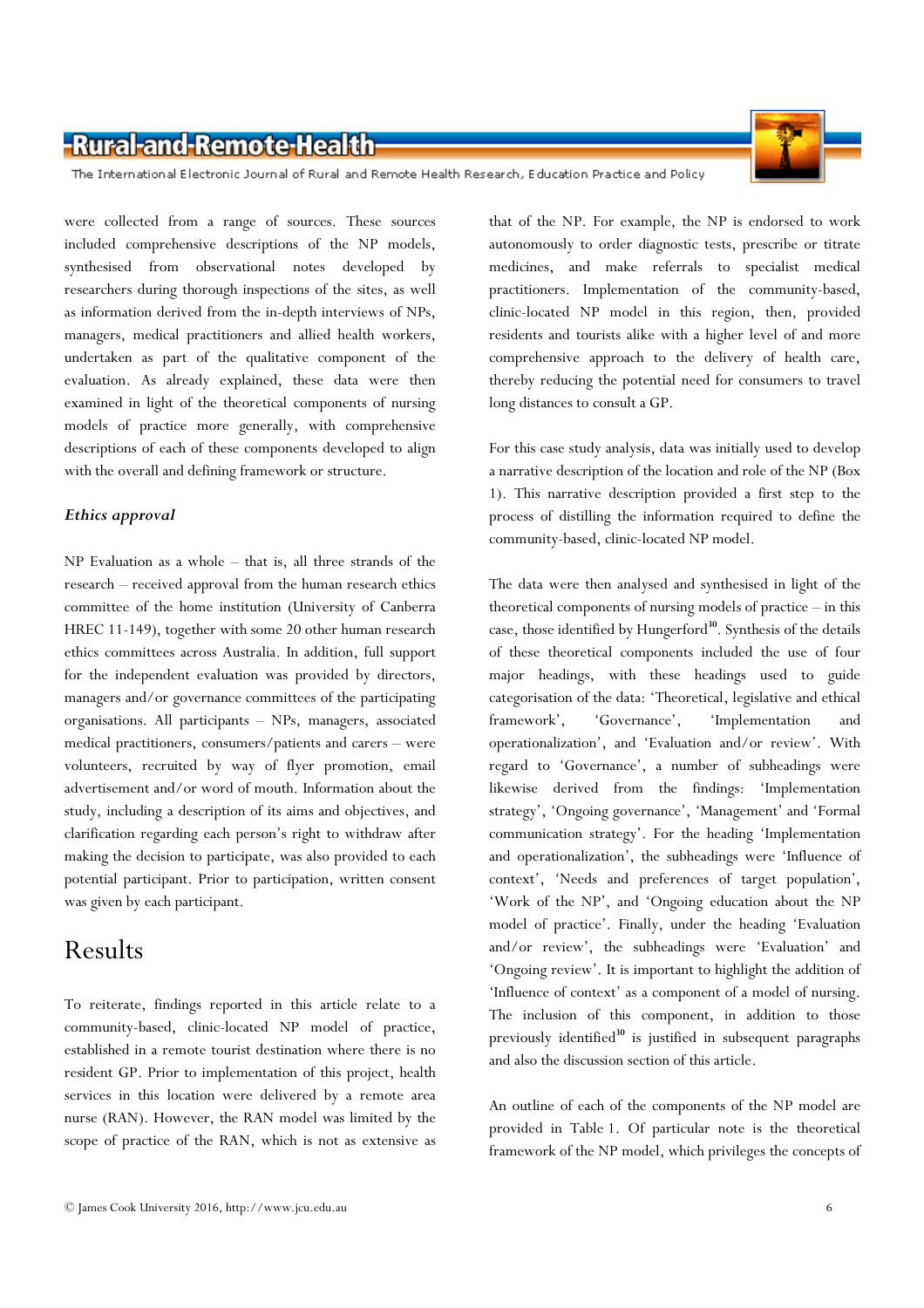

The International Electronic Journal of Rural and Remote Health Research, Education Practice and Policy

health promotion and illness prevention<sup>41</sup>, derived from social cognitive theory<sup>42</sup>. This theory posits that behaviours, and the outcomes of these behaviours, can be changed when people observe the behaviours of others, through social interaction, experience, education or the mass media, and go on to imitate these behaviours<sup>43</sup>. Social cognitive theory and the health promotion model were identified as strongly influencing the practice of the NP, because her work was predominantly aimed at building community capacity to optimise health and wellbeing by changing health behaviours, in the process of providing front-line primary healthcare services to local residents as well as seasonal tourists.

Another major aspect of the findings is the way in which the context of the clinic itself was identified as affecting the practice of the NP. For example, the remoteness of the location of the small community in which the clinic was located influenced the health needs and preferences of the population, with rural and remote Australians known for their self-reliance and preference to stay in the local community rather than travel long distances for treatment of relatively minor conditions<sup>7</sup>. This remoteness, in turn, defined the work of the NP, including the need for her to make autonomous and independent decisions about a range of health conditions; to provide a range of services, including emergency care, acute care and chronic care; and to undertake activities related to health promotion and illness prevention. In addition, the location of the NP clinic influenced the nature of the support services that worked with the NP, including a range of fly-in and drive-in health professionals.

### Discussion

The NP model of practice described in Table 1 was developed for the health needs of the remote populations, as well as for the seasonal tourists. This model has the potential to be implemented to meet the needs and preferences of consumers in a range of locations: remote, rural, urban and metropolitan. For this reason, it is necessary to consider not only the benefits of the NP model but also the challenges and limitations identified through the case study analysis. Such

consideration allows health service organisations, and also NPs who utilise the clinic-located model, to build on the model's strengths, and develop options or solutions to overcome the model's potential challenges.

### Benefits and enablers

The case study analysis indicated a number of benefits and enablers of the community-based, clinic-located NP model (Table 1). Some of these benefits operate at the local and state levels; for example, the model provides a means of delivering a range of timely health services where there is no resident GP and thereby minimises the requirement for people to travel to larger regional centres for treatment or hospitalisation for relatively minor conditions. Additionally, the delivery of health services in the community by a local NP, with an understanding of local needs and preferences, suggests that the health care provided would be more appropriate and/or sensitive to that community.

Perhaps the most noteworthy enabler for the NP model was the not-for-profit organisation responsible for establishing and sponsoring the model. Findings from the NP Evaluation overall indicated that a large organisational 'safety net' helped to support sustainability of the NP models generally, with the models that relied heavily upon payments from the Australian Government Medical Benefits Schedule (MBS) less likely to survive financially. For this NP model, the not-for-profit organisation was able to obtain funding from sources other than the MBS to cover NP salary and associated on-costs. Additionally, the organisation maintained the community-based clinic itself, including the provision of the materials necessary for the day-to-day operation of the services; and provided management, administrative and business support to support the rigor of the NP model, including mobile digital hardware and software so that the NP can connect to existing communication and health record-keeping systems. In relation to clinical governance, the organisation provided a readymade framework – including policies, procedures and protocols – into which the NP model was incorporated. This included providing the necessary quality and safety mechanisms, and allowing the NP to focus solely on the delivery of services.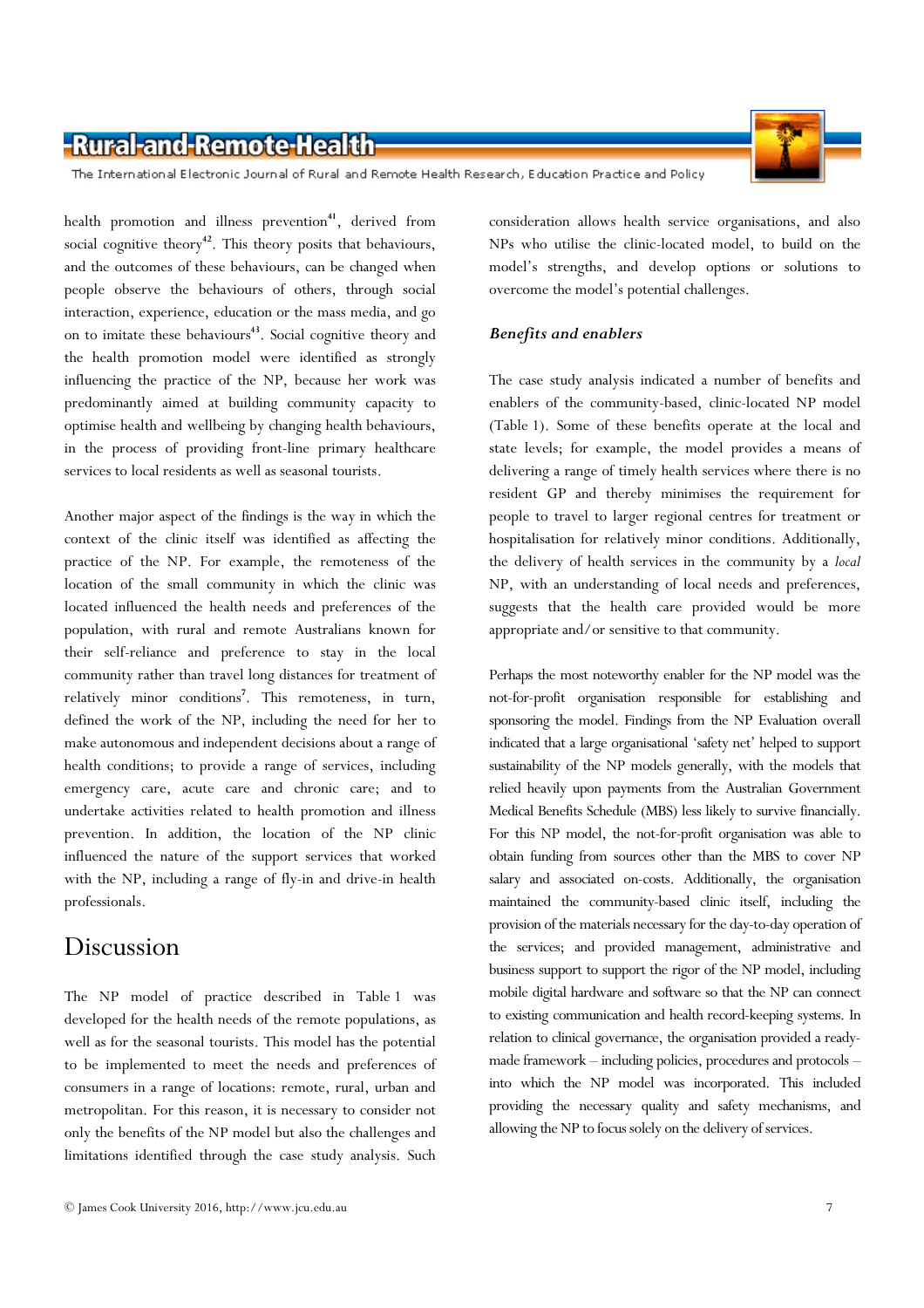



The International Electronic Journal of Rural and Remote Health Research, Education Practice and Policy

### Box 1: De-identified case description of nurse practitioner's location and role

The 'Healthy Ageing Clinic' [de-identified] is operated by a large not-for-profit organisation that operates a number of aged-care services – residential, as well as community-based clinics. The clinic is situated in a popular tourist centre located in a rural/remote part of Australia. The resident population comprises some 1000 people, with more than twice this population during the peak season of April to October (the Australian winter). Many of these tourists are people aged more than 65 years who visit the area in their motor-homes.

The remote location of the tourist centre means that it has little accessibility to goods, services and opportunities for social interaction. Health care is limited to primary healthcare services. There is no resident general practitioner, despite longterm and focused work to attract and keep a suitable candidate. Instead, there is a health centre operated by a not-for-profit organisation that receives government funding to provide a range of health and community services. These health services are provided by a nurse practitioner (NP) with a primary healthcare specialty, and also a remote area nurse (RAN).

The work of the NP in the community-based clinic extends and expands upon the role of the RAN. In response to the identified needs and preferences of consumers, NP work includes comprehensive physical, psychological, social and culturally appropriate health assessments; implementation of complex interventions; advice about acute and chronic conditions; repeat prescriptions and medication management; one-off, individualised health promotion and illness prevention activities; referral to secondary and tertiary services in larger regional centres, when required; and complex care coordination.

Medical practitioners fly in to the remote centre once or twice per week to assess and treat patients, as referred by the NP. A number of other health professionals (eg physiotherapist, child health mental health specialist, adult mental health nurse, speech pathologist, drug and alcohol counsellor, occupational therapist, optometrist, podiatrist, chiropractor and geriatrician) also visit the centre, either on a regular basis or as required. The NP coordinates these visits by these health professionals and also liaises with visiting services such as the dental van, which visits twice a year, mainly seeing school children. A breast screening mobile unit and osteoporosis van visit every 2 years. Because the NP provides immediate and comprehensive health care to older people who present with health concerns, there is a reduced need for the older person to be evacuated to a secondary or tertiary referral centre.

An innovative aspect of the services provided to the grey nomads who visit the area has been the development of a paperbased Health Passport to Older Australians on the Move. Grey nomads are encouraged by the NP to keep the Health Passport up to date as a comprehensive health record that they can present to other health services, including their home health services. The Health Passport is viewed by the NP as meeting an identified need because grey nomads often present to the health centre with potentially serious health issues and very little information about these health issues. The Health Passport is completed by the grey nomad together with the NP; the grey nomad then takes the Health Passport with them as they continue on with their travels.

Another enabler of the NP model was the strong and workable collaborative arrangements that were developed between the NP and the hospital in the closest regional centres, including associated GPs and other health professionals. Additionally, the NP model was supported in principle by local government. These relationships enabled a seamless continuity of care for people accessing the health services provided by health professionals who fly/drive into communities as required or, where necessary, the patient to fly out via the Royal Flying Doctor Service to access secondary or tertiary level services. The NP also provided ongoing care coordination to ensure the right service was delivered at the right time to the patient.

One possible reason for the strong relationships between the NP and other health professionals may be that the collaborative arrangements have been made with the publicly funded health service, rather than with individual health professionals. With acceptance of and support for the NP at the systems level, there was little room for or evidence of a 'turf warfare' between NPs and other health professionals, including medical practitioners. This situation stood in contrast to those reported by a substantial number of the NPs who participated in the evaluation utilising other NP models of practice in other locations.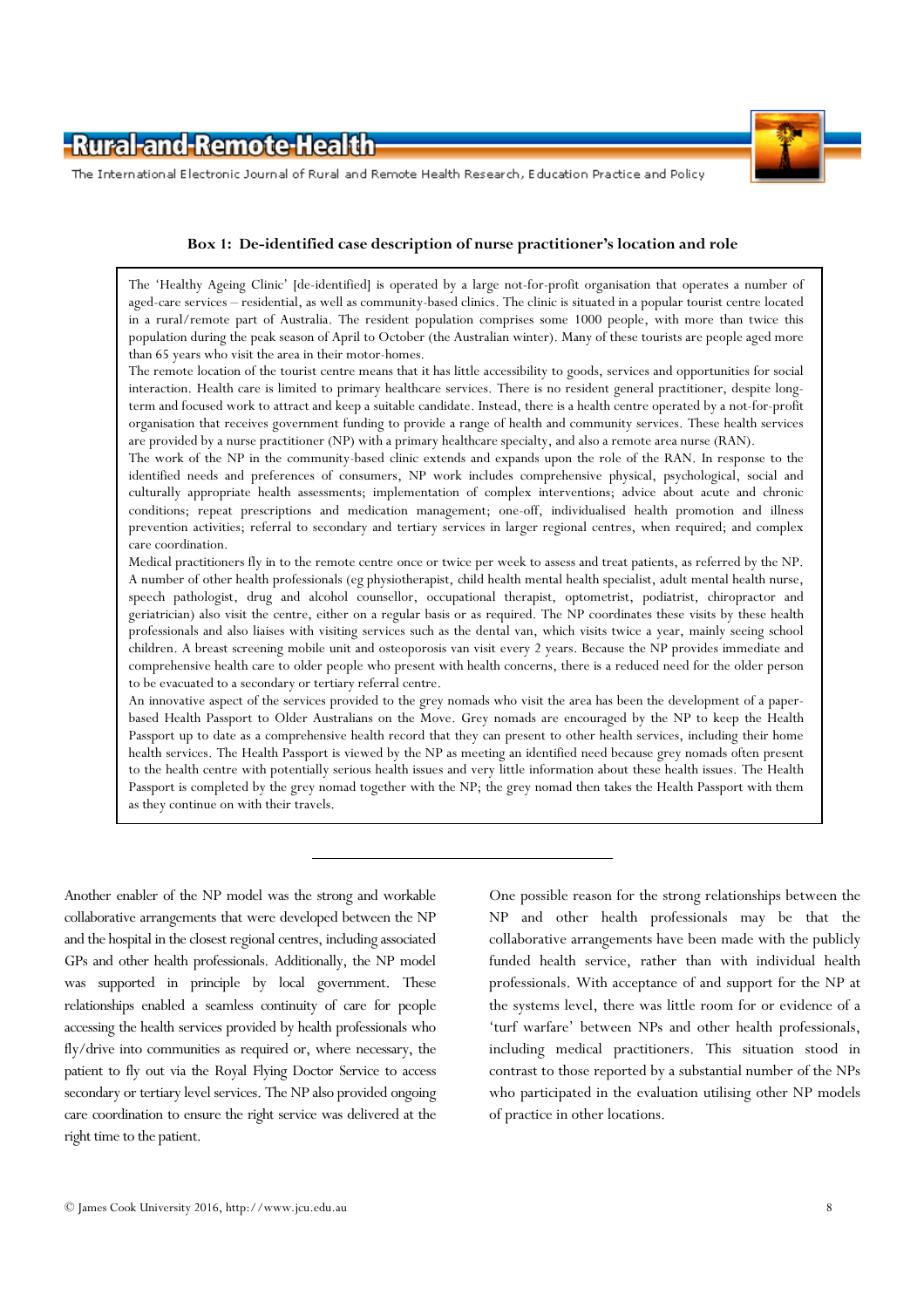

The International Electronic Journal of Rural and Remote Health Research, Education Practice and Policy

### Box 2: Aged-care nurse practitioner model of practice: analysis of rural/remote community-based, clinic $located<sup>41-43</sup>$

### Theoretical, legislative and ethical framework

The nurse practitioner (NP) model of practice utilised in the rural/remote community-based clinic-located NP model comprises the following components:

• Although not overtly articulated by the NP, managers, nor the organisation itself, consideration of the principles of the NP model, as outlined by participants of the research and derived from a range of sources, suggest the model is framed by the health promotion model [ref. 41], derived from social cognitive theory [refs 42, 43]. This is perhaps best explicated by the organisation's purpose statement, 'to build community capacity to optimise health and wellbeing.

Likewise, while not overtly articulated, the evidence suggests the NP practises in accordance with a range of legislations, policies, codes, guidelines and statements provided by the Nursing and Midwifery Board of Australia (auspiced by the Australian Health Professionals Regulatory Agency) and related professional bodies (eg Australian College of Nurse Practitioners), including:

- Health Practitioner Regulation National Law Act 2009, as enacted in each state or territory
- Code of Ethics for Nurses (2008)
- Code of Professional Conduct for Nurses (2008)
- Nurse Practitioner Standards for Practice (2014)
- Professional Boundaries for Nurses (2010)
- Professional Indemnity Insurance Arrangements for Enrolled Nurses, Registered Nurses and Nurse Practitioners (2013)
- National Framework for the Development of Decision-Making Tools for Nursing and Midwifery Practice (2007).

In addition, the NP works within state-approved clinical practice guidelines, medication formulary and formal collaborative arrangements with medical practitioners.

#### Governance

#### Implementation strategy

Prior to the implementation of the NP model of practice, community stakeholders were consulted, and they expressed support for the implementation of an NP model of practice in the small remote community.

Implementation strategies of the NP model of practice were comprehensively explained in the original proposal to the Australian Government Department of Health for funding. The process of implementation was seamless. This is because, prior to taking on the role of an NP, the RN was already employed by the organisation, providing a range of services as a remote area nurse. The NP expanded and extended her scope of practice to that of an NP after the organisation undertook a focused promotional campaign to inform consumers, carers, other health professionals, and the community as a whole, of the change in role from remote area nurse to NP.

The implementation strategy included regular and ongoing meetings with key stakeholders to promote the NP role and to problem-solve any issues related to the process of implementation itself.

#### Ongoing governance

The governance of this NP model of practice (including clinical governance, risk management, quality and safety, and management) is formally overseen by the larger governance structures and committees that frame the operation of the well-established, not-for-profit organisation that employs the NP. This not-for-profit organisation provides a range of care services nationwide.

In addition to overseeing requirements around accreditation and the ongoing operation of the NP model, the various governance committees also considered risk issues related to human resources, for example:

- seasonal demand for additional staff in this remote location, which can be difficult to meet, especially as the organisation is competing with the mining industry, with its capacity to pay higher wages to employ personnel
- high turnover of some staff, as people who move in to do the work find they do not like the isolation and/or responsibility that comes with being a sole practitioner
- substantial issues related to the back-filling of the NP when she takes leave
- substantial and ongoing issues related to supporting the ongoing skills development of all staff, but especially the lone practitioners who are located in remote sites (eg the NP).

#### Management

The formal management structure of the NP model of practice is hierarchical, with a general manager, located in the capital city of the state in which the model is situated, ultimately responsible for quality and safety of care provided; and a regional manager, to whom the NP is directly responsible. In turn, the NP provides line management and senior clinical support to eight staff members located in the community clinic, including a remote area nurse, care assistants, administrative staff and maintenance staff. This hierarchical structure is clearly articulated.

Each of the staff members in the hierarchical structure has their own clearly articulated roles, responsibilities and accountabilities, up through the hierarchical structures that have been developed by the not-for-profit organisation. The general practitioners in the closest large regional centre (300 km away) provide mentoring support to the NP; in turn, the NP is a mentor (online) to other NP candidates.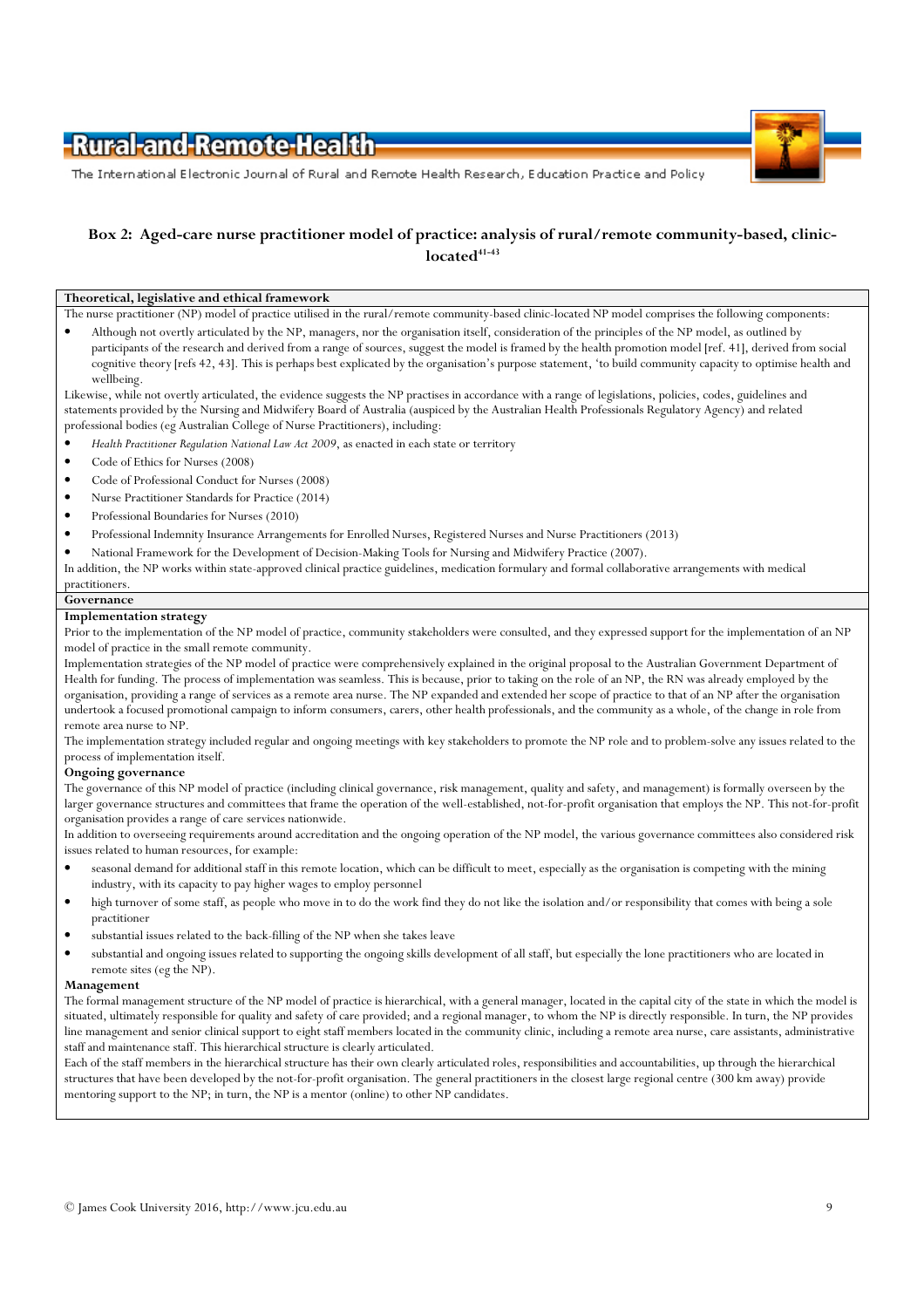

The International Electronic Journal of Rural and Remote Health Research, Education Practice and Policy

### Box 2: cont'd

#### Formal communication strategy

The not-for-profit organisation has its own formal, well-articulated and overarching communication strategy. The communication strategy used by the NP fits within this organisational strategy, and supports the collaborative arrangements identified in her state-approved clinical practice guidelines. Specifically, the NP:

- has a formal agreement with the hospital in the closest large regional centre (300 km away), with general practitioners operating out of this hospital. The NP communicates with these general practitioners each day (by phone or email) about each of the people she assesses, as part of her collaborative care arrangements with the medical practitioners
- communicates with grey nomads' own GPs by letter, advising them she has seen their patient and the outcome of consultation
- is in daily contact with the pharmacist, also located in the closest large regional centre (300 km away), to discuss any issues related to medication
- is in frequent contact with the Primary healthcare support team, funded by the not-for-profit organisation to support practitioners across their organisation

uses a software package provided by the not-for-profit organisation that allows communication between a range of care organisations across Australia and New Zealand to network, sharing of information and, ultimately, improvement in the quality of the services delivered.

### Implementation and operationalisation

#### Influence of context

The location of the community-based, clinic-located NP model substantially influences the way in which the NP model is operationalised. Contextual influences include:

- operation of the clinic by a not-for-profit organisation, with its own quite specific purpose statements (eg 'to build community capacity to optimise health and wellbeing'), that shape the way in which the NP model operates
- location of the clinic in a remote tourist destination, some 300 km from the closest regional centre. This influences the health needs and preferences of the local and transient target population (eg self-reliance, preference to stay in the local community rather than travel long distances for treatment of minor conditions), the work of the NP (eg capacity to make autonomous and independent decisions about a range of health conditions; capacity to provide a range of care, including emergency care, acute care and chronic care, and also health promotions and illness prevention; and support services that work with the NP, including work with a range of fly-in and drive-in health professionals).

#### Health needs and preferences of target populations identified

The population group serviced by the NP model includes local residents of the tourist centre in which the clinic is located, including the Indigenous population (10% of total residents), residents of pastoral properties in surrounding areas, and tourists who stay in the area short-term as they travel around Australia.

The identified needs and preferences of the target population arise from the ageing demographic of the resident population, the high numbers of older tourists who visit the location during the winter months, and the lack of permanent general practitioner services offered in this location. It is important to note that the local Indigenous population is not typical of other Indigenous populations in Australia, and is relatively healthy due to the plentiful supply of fish and other local foods.

Needs and preferences of the local resident population include:

- advice about and ongoing management of acute and chronic conditions (eg hypertension, diabetes, cardiac problems)
- comprehensive health assessments (physical, mental, social and cultural), delivery of the most appropriate interventions, development of health management plans where appropriate, and/or referrals to specialist services as required
- repeat prescriptions and general medication management
- ordering of general diagnostic tests
- ongoing community health promotion and illness-prevention activities.

Identified needs and preferences of the transient population include:

- advice about and management of acute and chronic conditions (eg hypertension, diabetes, cardiac problems)
- comprehensive health assessments (physical, mental and social), delivery of the most appropriate interventions, development of health management plans where appropriate, and/or referrals to specialist services as required
- repeat prescriptions and general medication management
- one-off, individualised health promotion and illness prevention activities (eg development of personal written record of health history to take to future tourist destinations).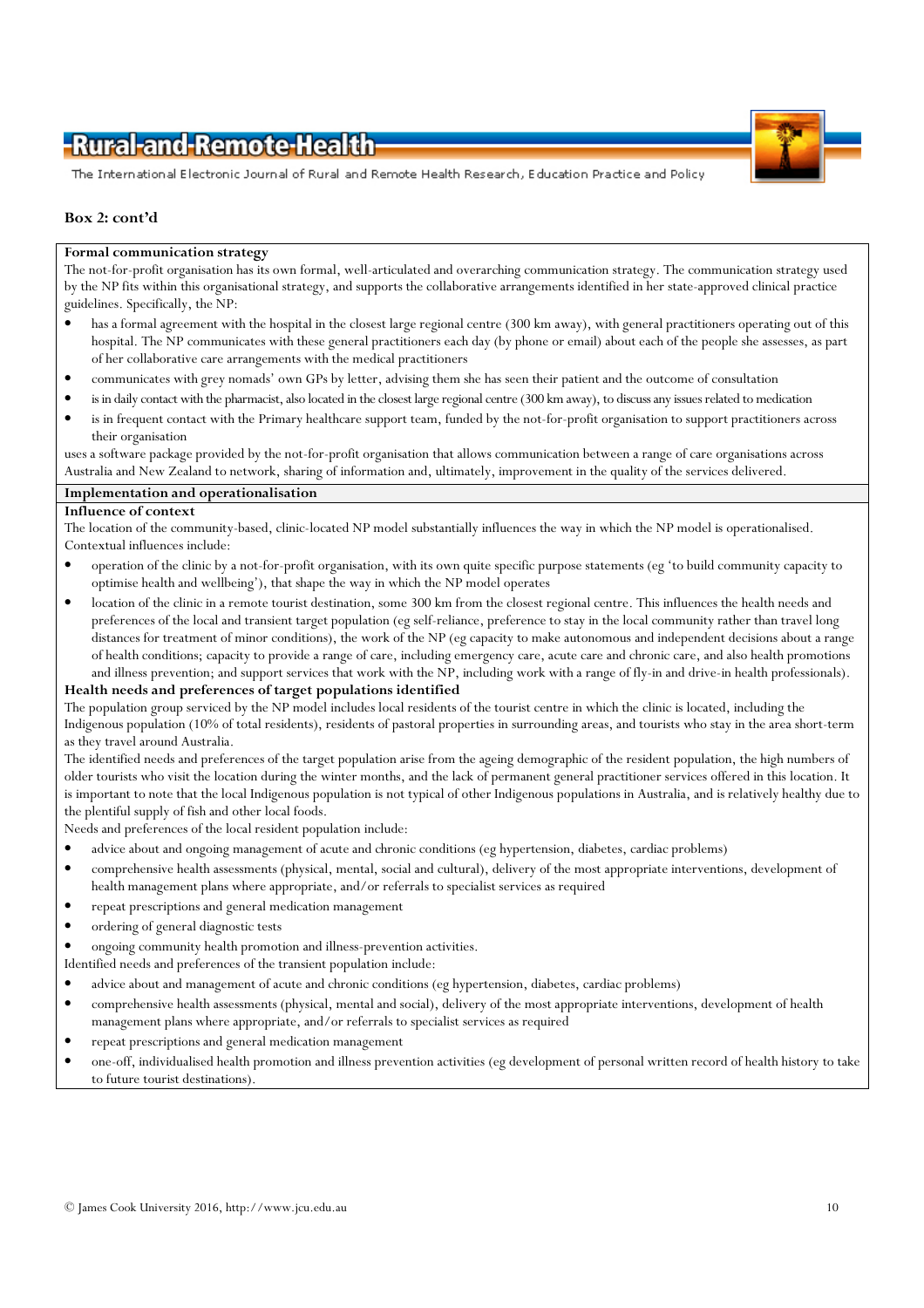

The International Electronic Journal of Rural and Remote Health Research, Education Practice and Policy

### Box 2:cont'd

#### Work of the NP

The NP model supports delivery of a comprehensive range of physical, psychological, social and culturally appropriate health assessments and health services by the NP. These are delivered using current, evidence-based practices to meet the needs and preferences of the resident and transient populations described above. The work undertaken by the NP includes:

- delivery of physical, psychological, social and culturally appropriate health assessments and health care primary health care, as well as emergency, acute and chronic health care – to people aged across the lifespan who attend the clinic. Home visits are also made by the NP when appropriate. In the course of her work, the NP undertakes a clinical risk assessment and makes the determination if, in addition to the healthcare she provides, referral is required to, for example, visiting general practitioners and other health professionals or services, or secondary/tertiary services
- attendance at health incidents and medical emergencies that occur in the community. The NP is the first point of call for such incidents or emergencies and, after undertaking a comprehensive clinical risk assessment, determines whether she can manage the incident or emergency or if evacuation is required through, for example, the Royal Flying Doctor Service
- completion of the Health Passport to Older Australians on the Move (the personal written record of health history to take to future tourist destinations) with transient consumers. This innovation has been established despite the national Personally Controlled eHealth Record sponsored by the Australian government
- care coordination of and active professional collaboration with fly/drive in-and-out health professionals, including general practitioners, physiotherapists, child and family nurse, speech pathologist, drug and alcohol counsellor, adult mental health nurse, occupational therapist, podiatrist, aged care assessment team, school nurse, chiropractors, geriatricians, personal counsellors, dental van, BreastScreen mobile unit and osteoporosis van
- collaboration with and coordination of services provided by other (external) health professionals agencies (eg police, emergency services, social services)
- promotion of the work of the not-for-profit organisation within the community.

#### Ongoing education about the NP model of practice

Upon presentation to the community clinic, all consumers are provided with an information booklet that describes the:

- not-for-profit organisation that operates the community clinic
- different types of services provided at the community clinic
- roles of each of the health professionals who deliver services from the community clinic, including the NP.

There is an additional and more detailed information brochure related specifically to the work of the NP, developed in response to feedback suggesting some consumers were confused about the NP's role.

At the first consultation with the NP, the NP provides information about her role, and invites questions. This approach assists the consumer's knowledge of the NP role, and also supports the 'word of mouth' promotion of the NP services in the community.

All consumers are invited to provide feedback about the NP role, including levels of satisfaction and perceived outcomes. This feedback can be provided in handwriting, or electronically. The feedback is collated quarterly by the regional managers, with follow-up or responses provided, as required, within 6 weeks.

### Evaluation and/or review

#### Evaluation

The community-based clinic-located NP model of practice is part of a national Australian Government -funded initiative, which was independently evaluated. This evaluation included examination of the mechanisms for stakeholders to feedback and feed-forward about the model, and evaluation of outcomes achieved. Findings from the independent NP evaluation indicated that the services provided by the NP:

- improved access to primary healthcare for older Australians
- enhanced health support for consumers in an area where there was no resident general practitioner
- generated high consumer satisfaction levels with the services provided by the NP (87–98%).

With regard to the NP role itself, consumer and NP participants reported low levels of consumer awareness or clarity of the NP role, despite promotion and education. Most consumers saw the NP role as not different to the former (well-established) remote area nurse role. Consumers also tended to associate the person of the NP with the role, with no clear understanding of the NP as a unique discrete professional role.

#### Ongoing review

Plans for ongoing review and/or evaluation of the NP model were not clear, apart from those required by accreditation authorities, with reaccreditation of health services in Australia occurring every 3–5 years.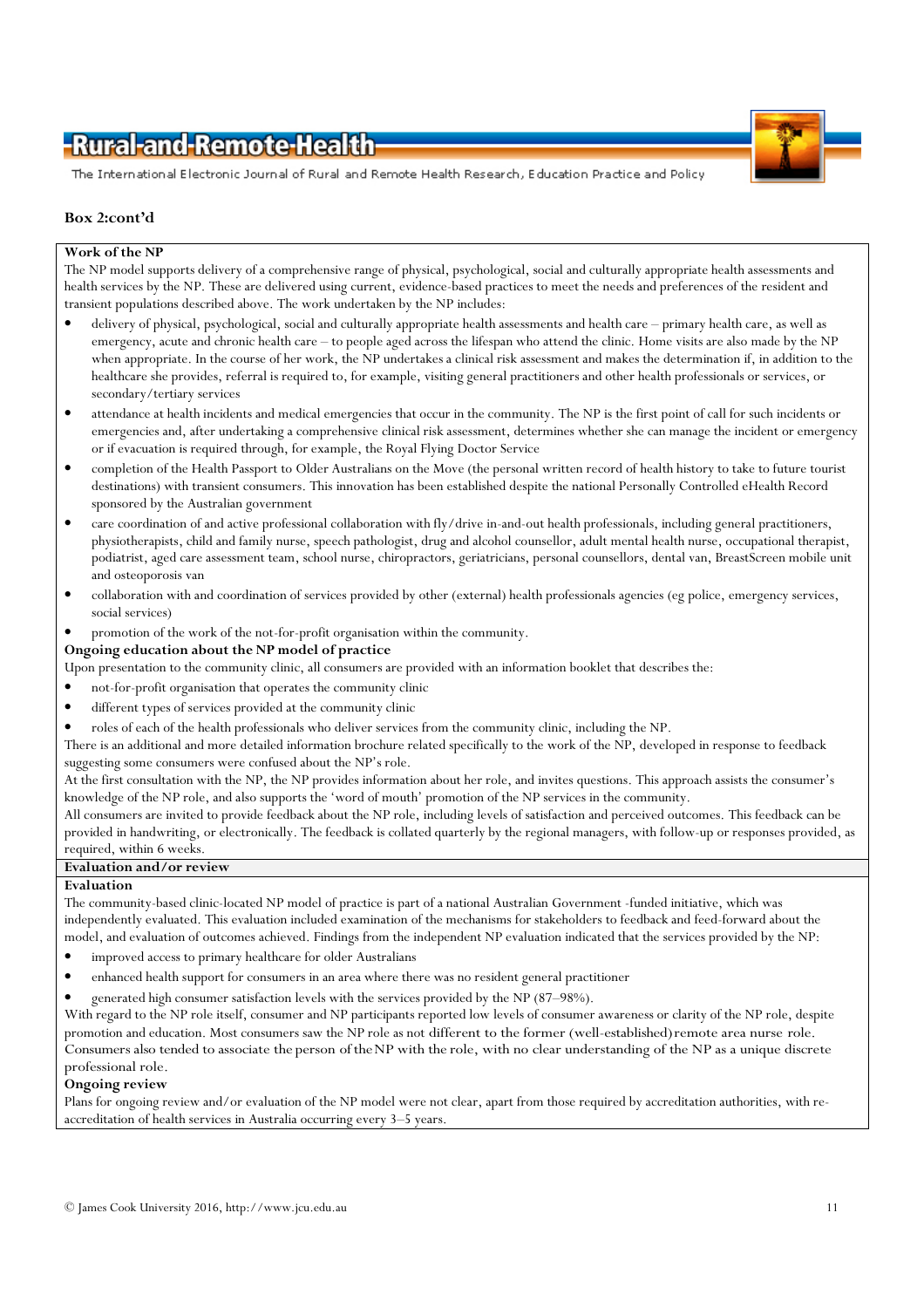

The International Electronic Journal of Rural and Remote Health Research, Education Practice and Policy

Table 1: Benefits, enablers and challenges of the clinic-based nurse practitioner model

| <b>Benefits and enablers</b>                                                    | Challenges                                                 |
|---------------------------------------------------------------------------------|------------------------------------------------------------|
| <b>Benefits</b>                                                                 | Financial viability to continue                            |
| Meeting local gap in health services - no resident GP                           | Low MBS income                                             |
| Timely health services to locals and visitors (grey nomads)                     | Limited understanding of NP role from public and           |
| Minimises need for travel to larger town centres for healthcare                 | other health professionals                                 |
| Health care that is sensitive to needs of the local community                   | Staffing                                                   |
| Enablers                                                                        | competing with mining industry for health<br>professionals |
| Organisational support for NP ('safety net')                                    | managing seasonal demands                                  |
| salary support                                                                  | leave coverage for NP                                      |
| ongoing costs of running clinic                                                 |                                                            |
| management, administration, business support                                    |                                                            |
| information technology and communications hardware and                          |                                                            |
| systems                                                                         |                                                            |
| clinical governance framework                                                   |                                                            |
| strong collaborative relationships between NP and closest                       |                                                            |
| hospital GPs                                                                    |                                                            |
| GP, general practitioner. MBS, medical benefits scheme. NP, nurse practitioner. |                                                            |

Challenges

Three major challenges were identified through the case study analysis. First, the viability of the NP model was challenged by issues with ongoing financial sustainability. At present, NPs have a limited access to the Australian Government MBS; for example, there are only four NP MBS items compared to hundreds of items available to GPs. NPs are currently paid less than half the amount of comparable GP time-based items (MBS item numbers 3, 23, 36, 44). GPs can also receive a benefit for bulk-billing concessional patients, visiting residential aged-care facilities, and after-hours consultations that NPs do not receive. Additionally, NPs generally, across the NP Evaluation, suggested that brief, time-based biomedical business models do not fit well with more holistic and comprehensive approaches taken by nurses when providing health care. While the not-for-profit organisation that employs the NP was able to access state government RAN funding to subsidise the NP salary, the relative new-ness of NP models in Australia has meant that other potential avenues for funding remain unexplored.

The second challenge relates to the understanding of community members, as well as other health professionals, of the expanded and extended scope of practice of the NP. As identified in Table 1, the not-for-profit organisation

undertook a focused promotional campaign aimed at informing key stakeholder groups of the change from RAN to NP. The NP then continued to provide promotional information to those with whom she worked – patients, carers, community members and other health professionals. Even so, many of these stakeholders expressed confusion during the in-depth interviews about the difference between the roles of the RAN and NP. This suggested the ongoing need to educate people about the role of the NP, including the expanded scope of practice of the NP.

Connected to this challenge were those related to differentiating the person of the NP from the role of the NP. For example, while consumers expressed high satisfaction rates with the services received from the NP in the community-located clinic, there was some question about how these consumers differentiated the person and role. Was it the person – a popular community member – with whom the consumers felt satisfied, or was it the range of services provided by the NP? Can the person and the way in which they fulfil a professional role ever be truly separated? Answers to such questions may lie with clearer articulation of the model to all key stakeholders. Systems-driven health care has much better outcomes than services that rely upon individuals<sup>44</sup>. While consumers continue to associate the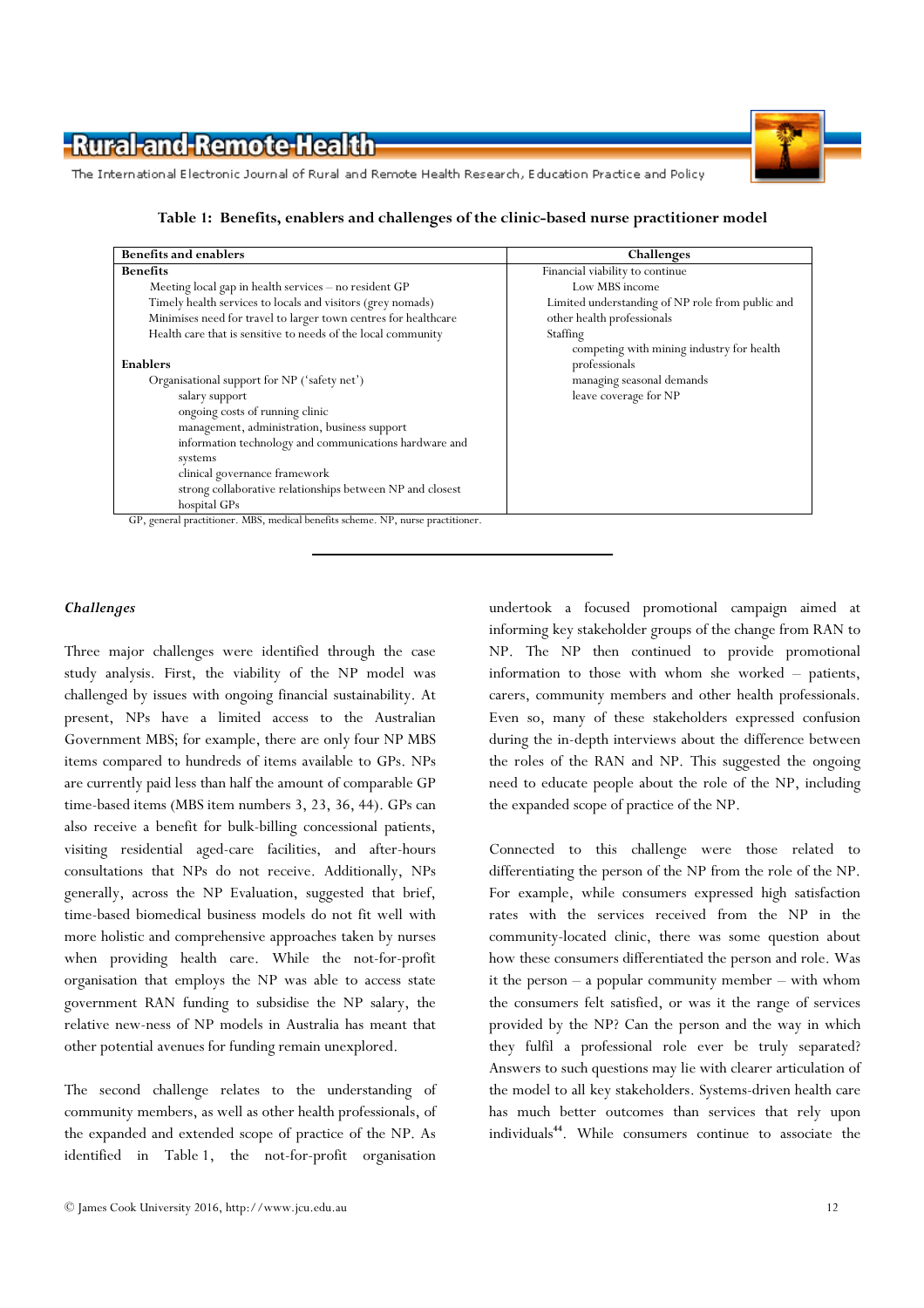The International Electronic Journal of Rural and Remote Health Research, Education Practice and Policy

person in the NP role with the role itself, it will be difficult to develop the NP role in its own right.

The third challenge for the NP model involves staffing. As noted in Table 1 under the heading 'Governance', there was a seasonal demand for additional staff to support ongoing operation of the clinic; recruitment, however, proved difficult. Moreover, rates of staff turnover were high due to the exorbitant salaries paid to health professionals by the nearby mining companies. Such high turnover is not unusual in rural and remote locations across Australia<sup>45,46</sup>, with national and state governments alike continuing to search for sustainable solutions. For this reason, there was a need for the not-for-profit organisation that supports the NP model, together with other organisations that are considering setting up similar NP models of practice, to consider how best to provide support to the NP in the holiday peak season. This would include arranging for the back-filling of the NP position to enable the NP to take much-needed holidays, assured that the healthcare needs of the local community continue to be addressed.

Practice quandaries: At the micro level of service delivery, findings of the case study analysis raised questions about the decision made by the not-for-profit organisation and the NP to develop a paper-based Health Passport to Older Australians on the Move. This activity was viewed by the organisation as a useful means of addressing the need identified by medical practitioners and nurses alike for grey nomads to carry a health summary that included an active problem list, past history, current medications and allergies<sup>17</sup>. In addition, the NP working in this location reported finding the health needs of some grey nomads to be quite acute. There were four main reasons for this. First, these older tourists often avoided seeking out health care until health issues became acute, so that their travel would not be delayed. Second, the older tourists often set out on their trip without enough medications to last the duration of that trip. Third, the older tourists lacked the supports they relied on at home to maintain their health and wellbeing. Finally, the treatment the older tourists obtained while travelling was often provided in isolation, without history, and so was

sometimes counter-productive. The Health Passport was identified as addressing such issues.

It could also be argued that the Health Passport duplicates the Personally Controlled eHealth Record sponsored by the Australian Government Department of Health – a national, online, secure record that is completed by the patient and made available to health professionals as permitted by the patient<sup>47</sup>. The Personally Controlled eHealth Record enables patients to actively engage in their own health care and work in partnership with health professionals to negotiate the health care they receive<sup>48</sup>. Online records cannot be accessed in many parts of rural and/or remote Australia, where internet availability is limited in some of the smaller townships and in emergency situations on remote roads. Even so, to avoid possible duplication of services, it would perhaps have been more useful to consider ways and means of using the eHealth Record and supporting the older tourists to transfer it temporarily to, for example, a paper-based form when travelling. Such a solution is supported by a range of researchers<sup>49,50</sup>, who argue that success of the Personally Controlled eHealth Record relies on acceptance by health professionals and a collaborative approach between all those involved. The NP in primary health care is well placed to encourage such acceptance and enable such collaboration.

Clarifying the model to all stakeholders: Findings from the analysis suggest the theoretical, legislative and ethical framework of the NP model, together with the ongoing strategy to review and/or evaluate the model, has still to be overtly articulated to all stakeholders by the NP and auspicing not-for-profit organisation. Such theoretical work may seem to be of little benefit to busy practitioners and managers. It is important to reiterate, then, that poor understanding of the model of practice utilised by nurses often leads to their work being limited by the dominant biomedical model, with its focus on illness and disease<sup>31</sup>. These potential limitations can be problematic in primary healthcare contexts. For example, the community-based, clinic-located NP model is theoretically framed by social cognitive theory<sup>42,43</sup> and the health promotion model<sup>41</sup> (Table 1), with such approaches providing a much broader scope than the biomedical model alone. For this reason, overt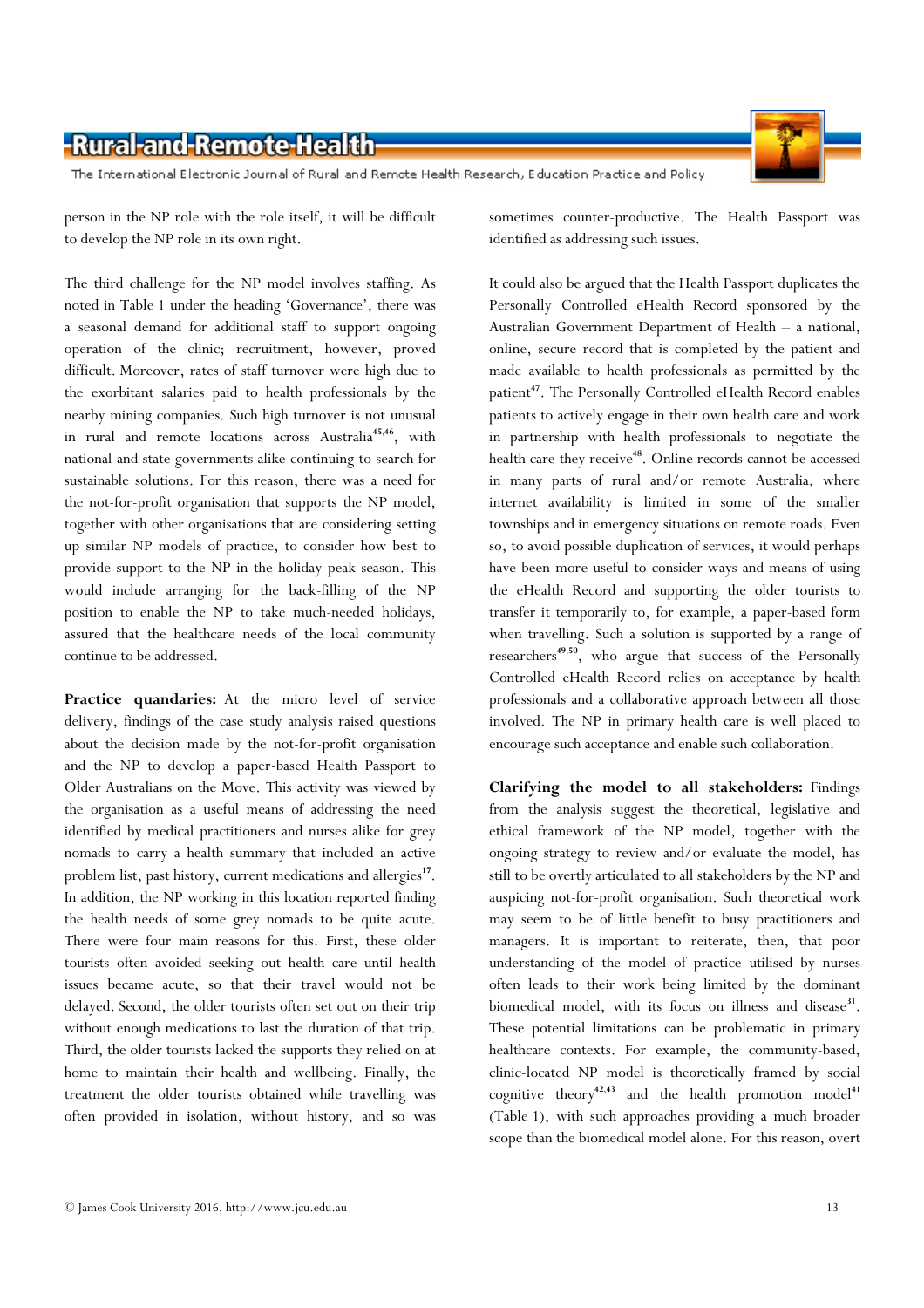The International Electronic Journal of Rural and Remote Health Research, Education Practice and Policy

articulation to key stakeholders will maximise the effectiveness of the NP model.

It was noted in earlier sections of this article that nurses who are clear about the model of health care within which they work place a higher personal value on their role, are more consistent in their practice and are more likely to be strategic rather than reactive in their practice<sup>31</sup>. Similarly, clear articulation of the nursing model that is used to frame practice leads to patients and members of the multidisciplinary team placing a higher value on the aims, goals and contribution of nurses<sup>32,33</sup>. Finally, delineating nursing models of practice provides a necessary means for managers to identify the resources required to support the models, as well as to develop indicators of performance. This is particularly important because, arguably, it is only with demonstrable evidence of the achievement of key performance indicators, including health outcomes, that any nursing model, including NP models, will attract additional funding from governments and other stakeholders into the future.

### Development of theoretical modelling

It has already been explained that analysis of the communitybased, clinic-located NP model was guided by the essential components for nursing models $^{30}$ . The testing and development of connections between the theory and practice of the community-based, clinic located NP model suggests the need for an additional component that relates to the context of the nursing model, including the way in which context influences the model. Although implied by Hungerford<sup>30</sup>, who examined models of health care generally in the context of recovery-oriented mental health services, the importance of context was not explicitly identified as an essential component of a model of health care. More research is required to further test this theoretical addition; even so, findings from this study highlight the need to consider the influence of context upon the nursing models of practice, across diverse contexts. This, in turn, supports flexibility and also applicability of the models.

Figure 1 supports the ongoing building of the theory related to the essential components of nursing models of practice. The processes represented are important for three main reasons. First, they identify the essential components of

nursing models of practice, thereby providing a systematic framework to guide the work of nurses. Second, the broken lines that differentiate each of the components, together with the circular direction of the arrows, illustrates how nursing models of practice are continually changing or adapting according to the imperatives of clinical governance, diverse contexts, needs and preferences of the patient, and the findings of regular evaluations and reviews. Finally, the broken lines and circular direction of the arrows emphasise that each component of the model will inevitably influence the other components. For this reason, nursing models of practice may be described as adaptive systems that rigorously guide the work of nurses, according to the context(s) in which they are located.

# Conclusions

This article describes a community-based, clinic-located NP model of practice located in remote Australia. The main enabler of the community-based, clinic-located NP model was the sponsoring not-for-profit organisation, which provided pre-existing structures for clinical governance and general management, as well as funding. Other enablers were the collaborative agreements negotiated at a systems level between the NP, other health professionals, and a variety of service providers. Challenges to the model included the organisation's limited capacity to back-fill the NP for leave and professional development entitlements, and to obtain recurrent funding to sustain the model. Also identified was the need for the organisation to clearly explain the NP model and role, to provide understanding among key stakeholders of the services being delivered.

Findings from the case study analysis also enabled theoretical development of the NP model, and nursing models more generally. While the model was developed to meet the health needs and preferences of the local populations and seasonal tourists, findings of the analysis support transferability of the model to other clinic-located locations, with the principles identified providing an exemplar for other organisations and NPs to follow when establishing similar innovative and flexible models of health care to respond to the changing demand for service.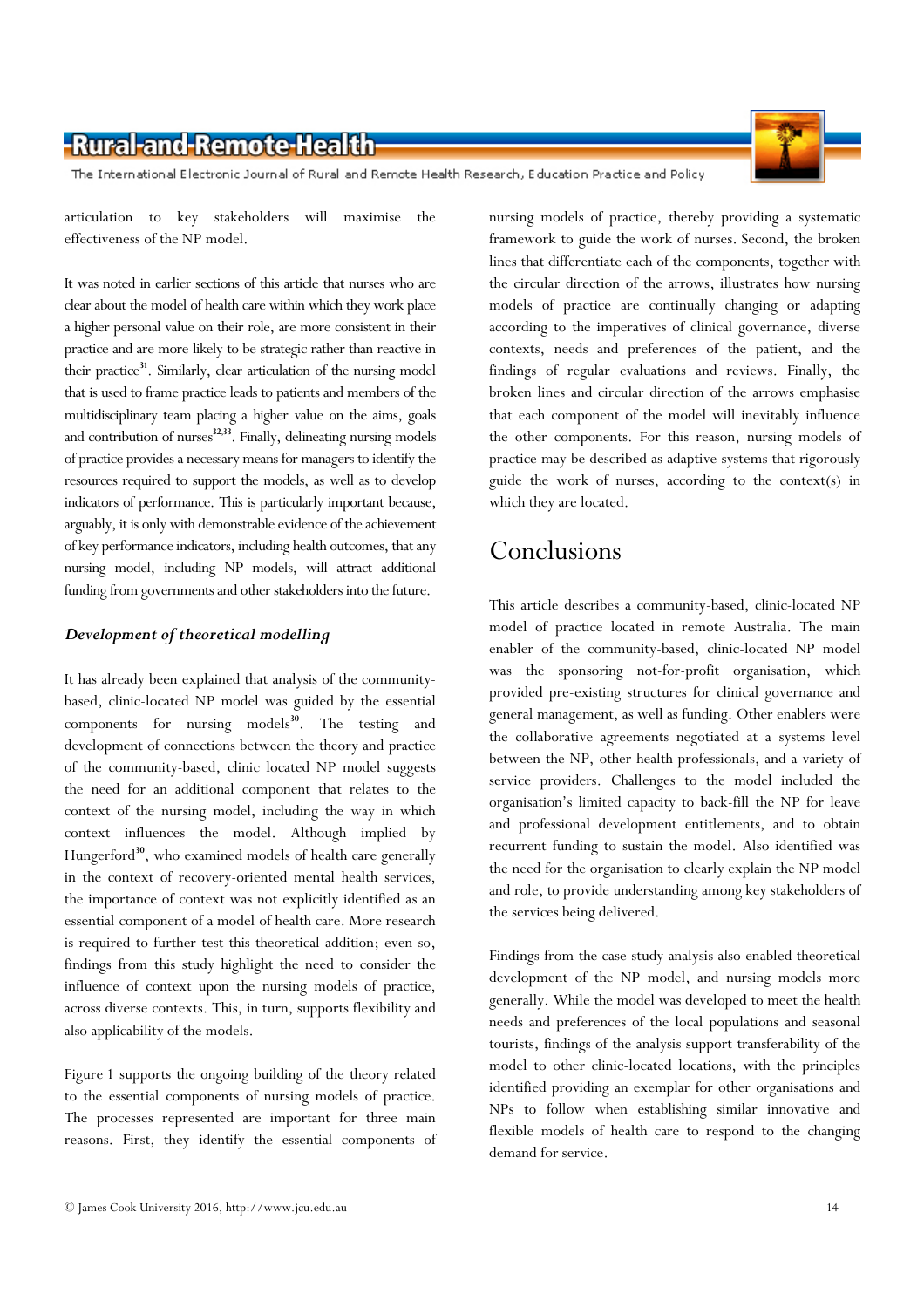The International Electronic Journal of Rural and Remote Health Research, Education Practice and Policy



Figure 1: Essential components of a nursing model of practice.

# Acknowledgements

This article is partly based on information and/or data that draw on contract material developed by personnel of University of Canberra in relation to the research project entitled National Evaluation of the Nurse Practitioner – Aged Care Models of Practice Initiative, funded by the Australian Government. Thanks also to Sylvia Alston PhD, who assisted with the manuscript development.

## References

1. Higgs P, Quirk F. 'Grey nomads' in Australia: are they a good model for successful aging and health? Annals of New York Academy of Sciences 2007; 1114: 251-257.

2. Raven M. The health of Grey Nomads: on the move and under the health sector radar. Australian Journal of Rural Health 2015; doi: 10.1111/ajr.12236.

3. Australian Bureau of Statistics. Who are Australia's older people? Reflecting a nation: stories from the 2011 Census. Cat. no. 2071.0. (Internet) 2012. Available: http://www.abs.gov.au/ausstats (Accessed 5 March 2015).

4. Brayley N, Obst PL. The Australian Grey Nomads – are they who we think they are? Enhancing formative research through the quantitative assessment of psychological constructs. Health Promotion Journal of Australia 2010; 21: 138-142.

5. Clark S, Davey R, Gibson D, Goss J, Hungerford C, Parker R. National evaluation of the nurse practitioner – aged care models of practice initiative: summary of findings. Canberra: Centre for Research and Action in Public Health, UC Health Research Institute, University of Canberra, 2015.

6. Jang S, Ham S. A double-hurdle analysis of travel expenditure: baby boomer seniors versus older seniors. Tourism Management 2009; 30: 372-380.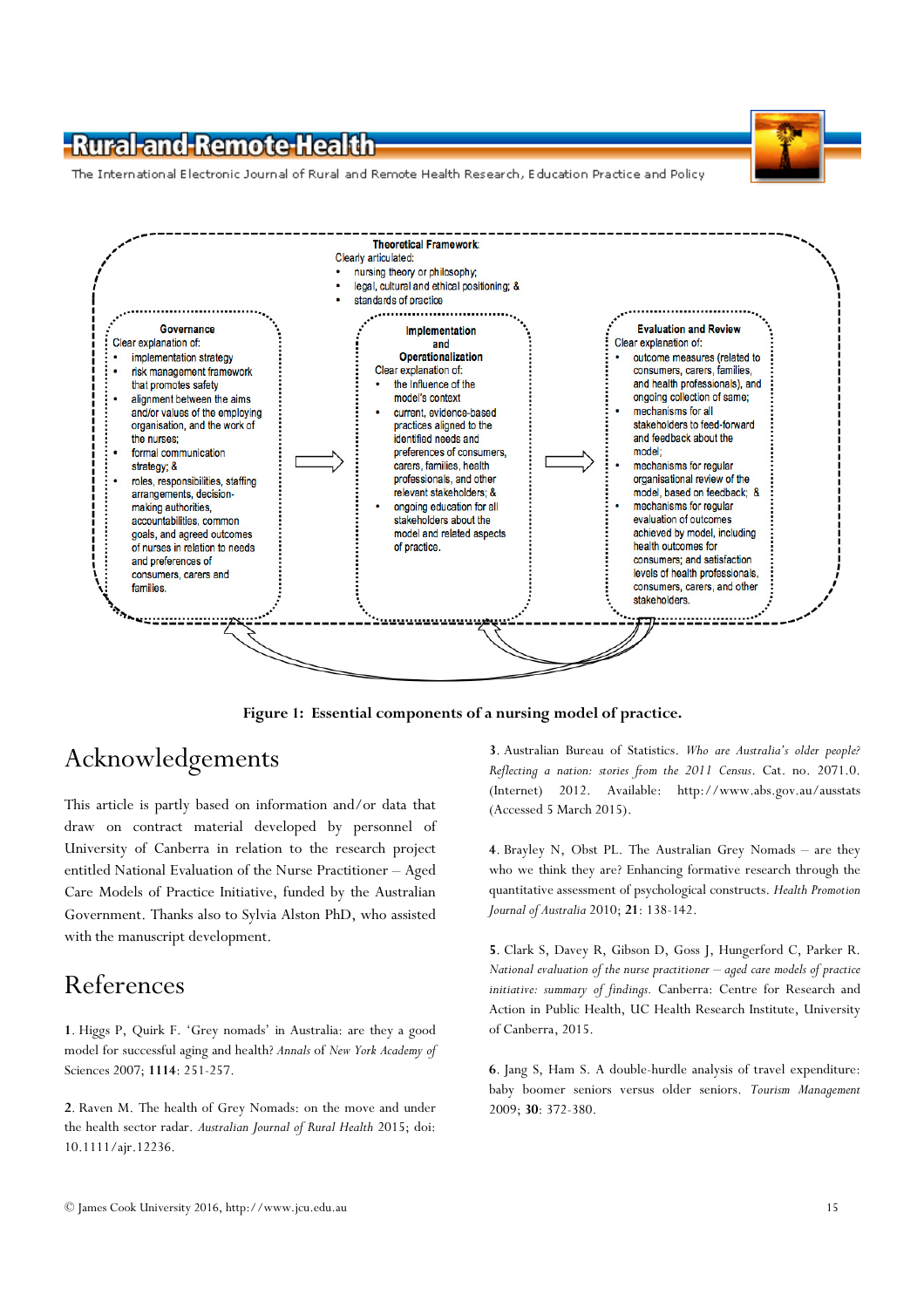# © James Cook University 2016, http://www.jcu.edu.au 16

# -Rural-and-Remote-Health

The International Electronic Journal of Rural and Remote Health Research, Education Practice and Policy

7. Davies A. On constructing ageing rural populations: 'capturing' the Grey Nomad. Journal of Rural Studies 2011; 27: 191-199.

8. Bauer I. Australian senior adventure travellers to Peru: maximising older tourists' travel health experience. Travel Medicine and Infectious Diseases 2012; 10: 59-68.

9. Hillman W. Grey nomads travelling in Queensland, Australia: social and health needs. Ageing and Society 2013; 33: 579-597.

10. Onyx J, Leonard R. The Grey Nomad phenomenon: changing the script of aging. International Journal of Aging and Human Development 2007; 64: 381-398.

11. Economic Development Committee. Inquiry into developing Queensland's rural and regional communities through grey nomad tourism. Report no. 5. Economic Development Committee. Brisbane: Government of Queensland, 2011.

12. Mahadevan R. Understanding senior self-drive tourist in Australia using a contingency behaviour model. Journal of Travel Research 2014; 53: 252-259.

13. Cridland SC. An analysis of winter movement of grey nomads to northern Australia: planning increase for senior visitation. PhD thesis, Faculty of Science, Engineering and Information Technology, James Cook University. (Internet) 2008. Available: http://research online.jcu.edu.au/7901/2/02whole.pdf (Accessed 5 March 2015).

14. Australian Bureau of Statistics. Position paper - ABS review of Counting the Homeless methodology. (Internet) 2011. Cat. no. 2050.0.55.002. Available: http://www.abs.gov.au/ausstats (Accessed 5 March 2015).

15. Department of Resources, Energy and Tourism. Tropical north Queensland repositioning study, final report and recommendations, February 2009. Brisbane: Kleinhardt Business Consultants, 2009.

16. Erny-Albrecht K, Brown L, Raven M, Bywood P. Fly-in flyout/drive-in drive-out practices and health service delivery in rural areas of Australia. (Internet) 2014. Available: http://www.phcris.org.au/ publications/policyreviews/report.php?id=8425 (Accessed 5 March 2015).

17. Tate J, Mein J, Freeman H, Maguire G. Grey nomads – health and health preparation of older travellers in remote Australia. Australian Family Physician 2006; 35: 70-72.

18. Australian Bureau of Statistics (ABS). National Health Survey: summary of results, 2007–2008. Cat. no. 4364.0. Internet (2009). Available: http://www.abs.gov.au/ausstats (Accessed 5 March 2015).

19. Humphreys J, McGrail M, Joyce C, Scott A, Kalb G. Who should receive recruitment and retention incentives? Improved targeting of rural doctors using medical workforce data. Australian Journal of Rural Health 2012; 20: 3-10.

20. Clark S, Parker R, Prosser B, Davey R. Aged care nurse practitioners in Australia: evidence for the development of their role. Australian Health Review 2013; 37: 594-601.

21. Driscoll A, Worrall-Carter L, O'Reilly J, Stewart S. A historical review of the nurse practitioner role in Australia. Clinical Excellence for Nurse Practitioners 2005; 9: 141-152.

22. Nursing and Midwifery Board of Australia. Nurse practitioner standards for practice. (Internet) 2013. Available: http://www. nursingmidwiferyboard.gov.au (Accessed 5 March 2015).

23. Schadewaldt V, McInnes E, Hiller J, Gardner A. Investigating characteristics of collaboration between nurse practitioners and medical practitioners in primary healthcare: a mixed methods multiple case study protocol. *Journal Advanced Nursing* 2014; 70: 1184-1193.

24. Prosser B, Clark S, Davey R, Parker R. Developing a public health policy-research nexus: an evaluation of nurse practitioner models in aged care. Evaluation and Program Planning 2013; 40: 55- 63.

25. Turner C, Keyzer D, Rudge T. Spheres of influence or autonomy? A discourse analysis of the introduction of Nurse Practitioners in rural and remote Australia. Journal Advanced Nursing 2007; 59: 38-46.

26. Clark S, Parker R, Davey R. Nurse Practitioners in aged care: documentary analysis of successful project proposals. Qualitative Health Research 2014; 24: 1592-1602.

27. Davidson P, Halcomb E, Hickman L, Phillips J, Graham B. Beyond the rhetoric: what do we mean by a 'model of care'? Journal Advanced Nursing 2006; 23: 47-55.